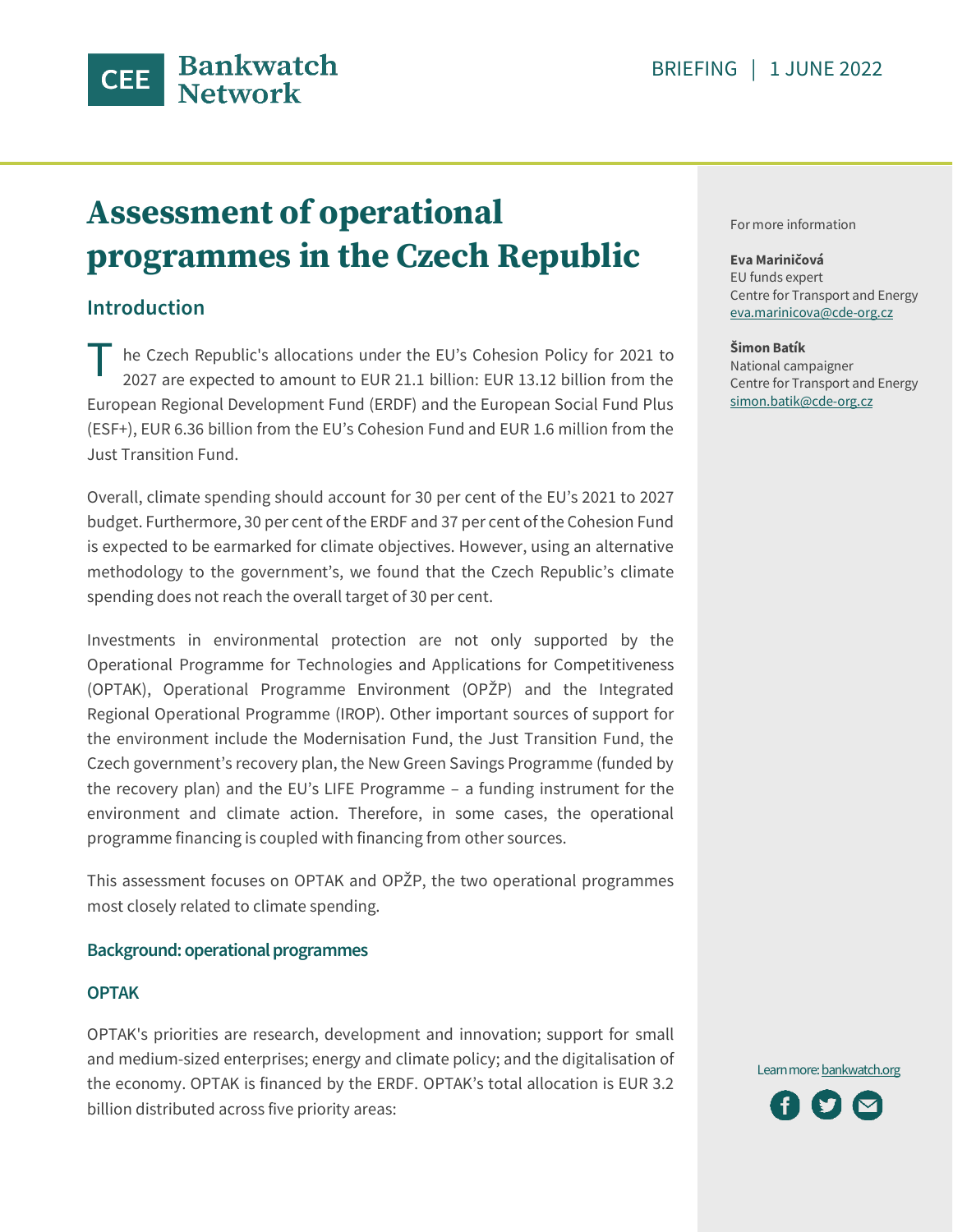

- 1. Enhancing the performance of enterprises in research, development and innovation, and their digital transformation (EUR 1.22 billion)
- 2. Entrepreneur development and SME competitiveness (EUR 400 million)
- 3. Developing digital infrastructure (EUR 200 million)
- 4. Moving towards a low-carbon economy (EUR 1.14 billion)
	- a. Energy efficiency and lowering greenhouse gas emissions (EUR 510 million)
	- b. Support for renewable energy sources (EUR 260 million)
	- c. Development of smart energy grids and storage (EUR 300 million)
- 5. More efficient use of resources (EUR 150 million)

According to the Ministry of Industry and Trade, 38 per cent of this operational programme's funds will contribute to achieving climate goals. The biggest individual investment goes towards carbon emissions reduction: EUR 1.14 billion, or 35 per cent of the operational programme's budget. However, the real contribution to climate goals will depend heavily on the implementation phase, as there are also controversial smart grid investments included in this programme.

## **OPŽP**

OPŽP's aim is to protect and ensure a quality environment for the population, transition to a circular economy, support the efficient use of resources, reduce the negative impacts of human activities on the environment and the climate, mitigate the impacts of climate change and contribute to solving environmental and climate problems at both European and global levels. OPŽP is financed by both the ERDF and the Cohesion Fund.

OPŽP's total allocation is EUR 2.3 billion distributed across six priority areas:

- 1. Promoting energy efficiency and reducing greenhouse gas emissions (EUR 470 million)
- 2. Promoting renewable energy in accordance with directive (EU) 2018/2001, including the sustainability criteria set out in that directive (EUR 270 million)
- 3. Promoting climate change adaptation, disaster risk prevention and resilience, taking into account ecosystem approaches (EUR 390 million)
- 4. Promoting access to water and sustainable water management (EUR 540 million)
- 5. Promoting the transition to a resource-efficient circular economy (EUR 270 million)
- 6. Strengthening the protection and conservation of nature, biodiversity and green infrastructure –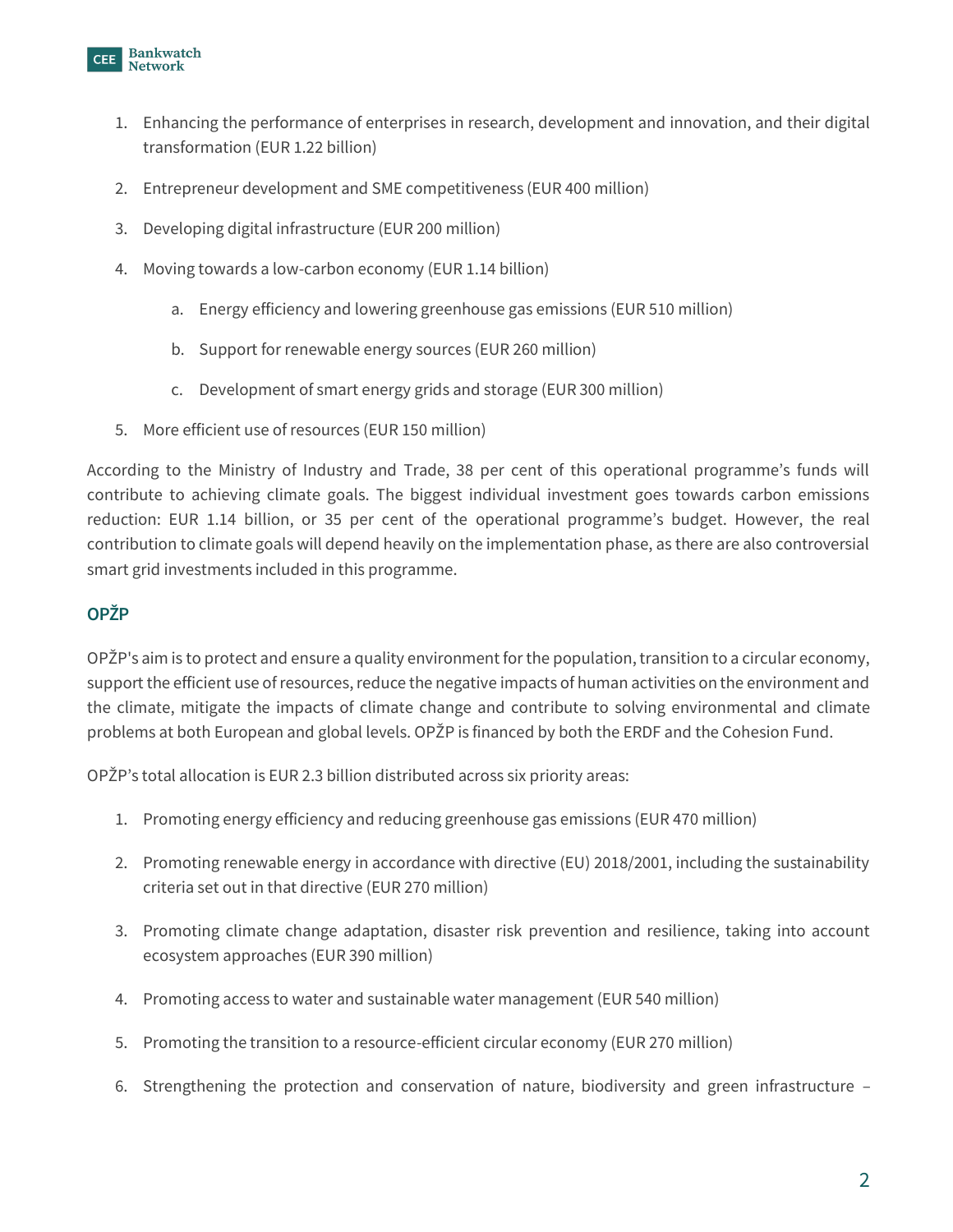

including in urban areas – and reducing all forms of pollution (EUR 410 million)

### **Public participation**

In terms of civic participation, there have been both systemic negligence and obstructions to the meaningful involvement of partners during preparations for the new programming period. While setting up preparatory platforms for the operational programmes, the government did not invite non-governmental organisation umbrella associations, which include organisations with expertise in climate, the environment, transport and low-carbon technology. Instead, the government invited a non-governmental organisation network that does not have a working structure or a history of transparently delegating processes to the organisations' representatives.

In the case of OPŽP, we must highlight the readiness of the Ministry of Environment to cooperate with nongovernmental organisations; after it was alerted to the failures of the nomination process, the ministry swiftly invited interested non-governmental organisation representatives to the platform. For OPTAK, by contrast, only one out of 30 members was from the environmental sector and one-third were governmental agencies.

The state has also failed to efficiently communicate the opportunities regarding how this EU money could be used. This could lead to a limited pool of final beneficiaries: mainly large companies with expertise and experience in the administration of EU funds.<sup>1</sup>

### **The 'do no significant harm' principle**

Although emissions-reduction targets are important, environmental issues are by their nature more complex. As such, it is wrong to limit our goals to simple metrics such as the amount of carbon dioxide released into the atmosphere. In this sense, the development of the 'do no significant harm' principle signals a more holistic approach towards budgetary issues. For OPTAK, there was no such assessment provided. In the case of OPŽP, the 'do no significant harm' principle was mentioned but in very broad terms. Therefore, it is difficult to assess to what extent individual interventions will respect the principle.

## **Do the operational programmes align with the objectives of the European Green Deal?**

#### **Consistency with EU climate goals**

Neither OPTAK nor OPŽP are consistent with the EU's climate goals. Czech strategies in this field are outdated, and these operational programmes do not set more ambitious targets.

OPTAK mentions an EU emissions-reduction target of 50 per cent by 2030; 55 per cent appears, but only with the qualifier 'ideally'. OPŽP claims to strategically build on the Green Deal and responds to several of its goals.

 $^1$  The state has distributed only a third of the planned money for energy savings in houses, according to auditors. iROZHLAS, '<u>Stát rozdělil na energetické</u> [úspory domů podle kontrolorů jen třetinu plánovaných peněz',](https://www.irozhlas.cz/zpravy-domov/nejvyssi-kontrolni-urad-energeticke-uspory_2110250953_pj) *iROZHLAS*, 25 October 2021.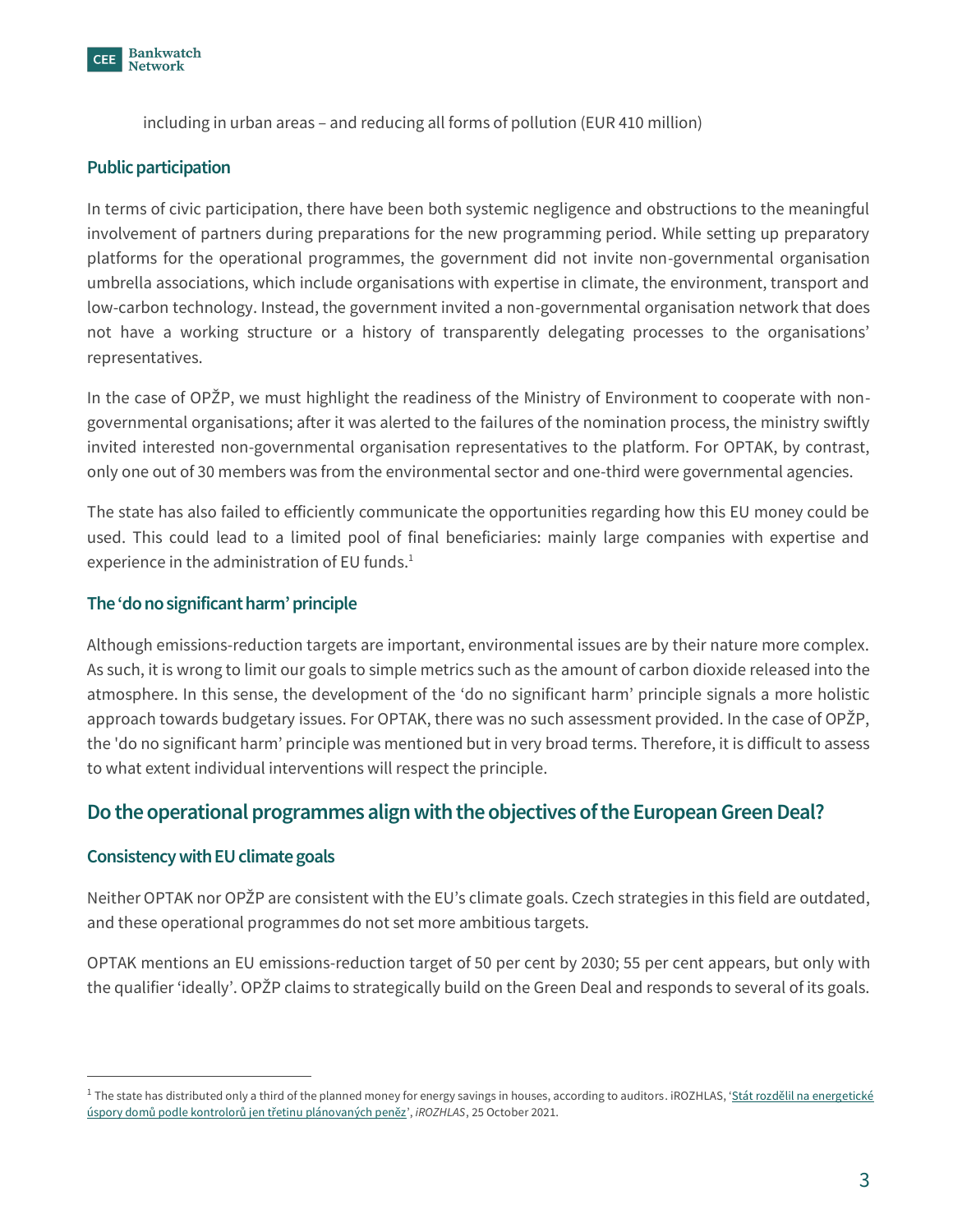

However, the text itself does not refer to the new and updated target of reducing net greenhouse gas emissions by at least 55 per cent by 2030.

#### **Table: Common topics**

|                              | <b>OPTAK</b>                                                                                                                                                                     | <b>OPŽP</b>                                                                                                                                                                                                         |
|------------------------------|----------------------------------------------------------------------------------------------------------------------------------------------------------------------------------|---------------------------------------------------------------------------------------------------------------------------------------------------------------------------------------------------------------------|
| Renewable<br>energy          | Describes renewable energy sources<br>as 'another alternative' to<br>coal<br>alongside nuclear and fossil gas                                                                    | Does not set any binding targets to be<br>achieved through European structural<br>and investment funds                                                                                                              |
| Gas                          | Allocates substantial funding to gas<br>infrastructure, for example to the<br>construction<br>of<br>power-to-gas<br>equipment without a clear focus on<br>no-regret applications | Promotes gas as an alternative to coal <sup>2</sup>                                                                                                                                                                 |
| <b>Biomass</b>               | Supports the promotion of the<br>efficient use of biomass<br>the<br>in<br>production of heat and electricity                                                                     | Highlights the potential for solid<br>biomass combustion in district heating                                                                                                                                        |
| <b>Energy</b><br>efficiency  | States that building renovation will be<br>supported according to 'minimal'<br>requirements, as outlined in the<br>directive                                                     | Supports compliance with the Czech<br>Republic's end-use energy savings<br>commitments to<br>contribute<br>to<br>meeting the EU's 2030 targets.<br>However, the plan fails to<br>be<br>substantially more specific. |
| <b>Energy</b><br>communities | activities<br>that<br>help<br>Supports<br>communities achieve optimal use of<br>renewable energy generation and deal<br>with power balance and management                        | Not mentioned                                                                                                                                                                                                       |

## **Renewable energy**

OPTAK includes alarming statements such as, 'renewables are another alternative to coal alongside nuclear and natural gas' and 'the Czech Republic has already reached its target for gross energy consumption from renewable energy sources amounting to 13% for the year 2020 in 2013'.

OPTAK also paints renewable energy sources' impact on architecture, landscape and the environment in a negative light. This is quite inappropriate given that the environmental impacts of renewables have been quantified and are substantially lower than those of fossil fuels. In terms of impacts on landscape and

 $^2$  As of April 2022, gas boilers have been excluded from financing and the deadline for replacing coal boilers has been postponed by two years until 1 September 2024.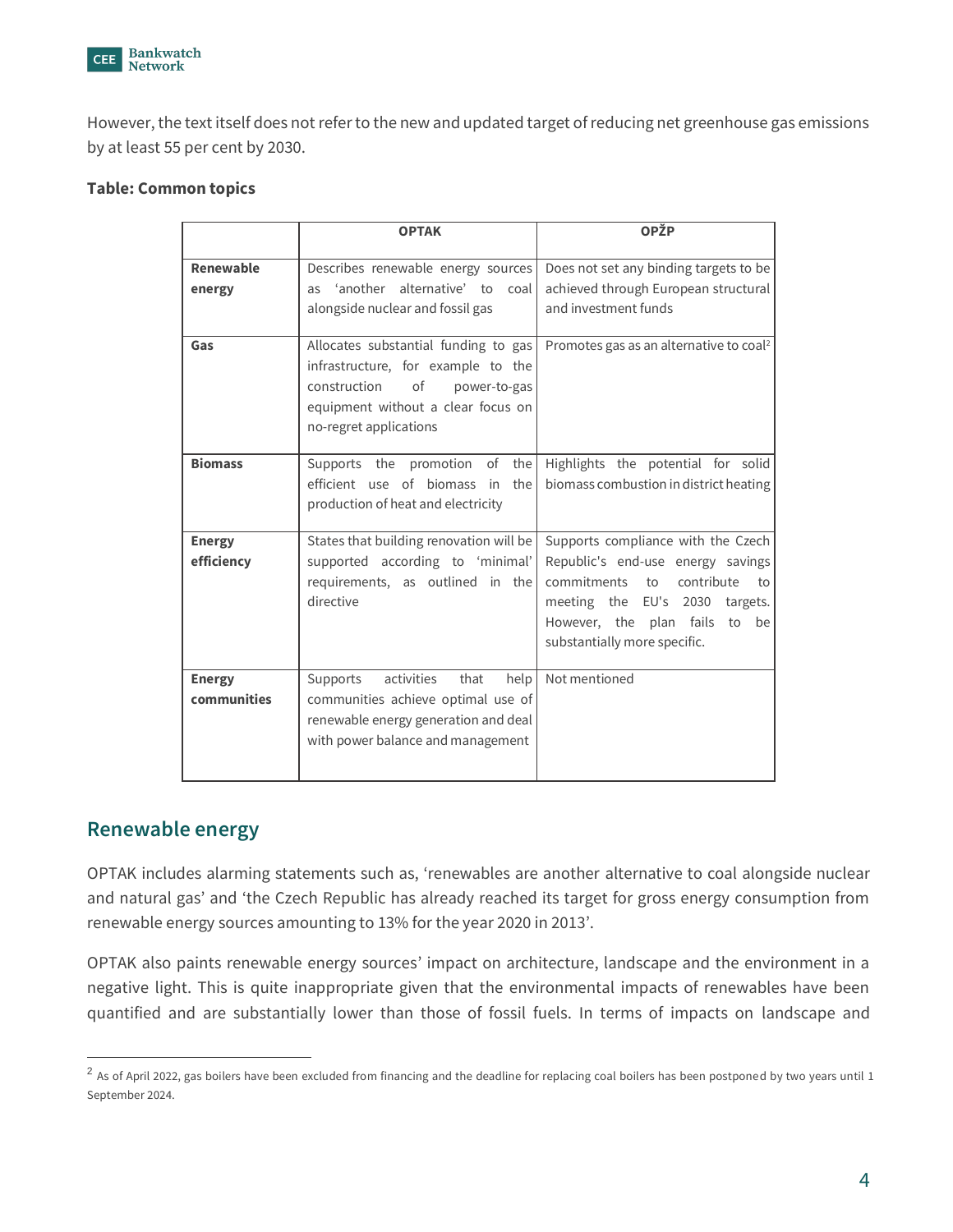

architecture, this point is also inappropriate given that solar panels don't need to be installed on historical or heritage-listed buildings. Furthermore, monocultural landscapes are already tarnishing the biodiversity and aesthetics of the countryside. A small percentage of agricultural land covered with solar panels or windmills does not substantially alter the dynamics of ecosystems that are already affected by current agricultural practices. What's more, agrivoltaics can provide benefits in terms of the combined use of land for energy purposes alongside higher agricultural yields, if biodiversity is respected.

Another conflicting statement in OPTAK is that 'the continued operation of emitting sources holds prices of energy commodities at a low level, making investments in renewables without subsidies unprofitable and therefore not implemented by investors to a greater extent. Investment support may therefore partly reduce risks, although it is not the only solution'. As we have seen in the past few months, fossil fuels do not keep energy prices low; it is only state support that gives them an advantage over renewables.

In OPŽP, there are no targets to be achieved through financing from European structural and investment funds, so it is impossible to evaluate this operational programme's contribution to the overall national targets.

Even the National Energy and Climate Plan (NECP) only aims for renewables to make up 22 per cent of energy production by the year 2030, which is considerably lower than the EU-wide target of 32 per cent. This plan is not ambitious enough to meet the goals of the European Commission or civil society. 3

## **Biodiversity and pollution**

In terms of biodiversity and nature, OPTAK focuses on industrial water management and the development of the circular economy in the commercial sector. Both measures are highly necessary. OPŽP puts quite a strong emphasis on biodiversity and pollution; there is a whole priority area dedicated to these issues. The problem is that both nature and air pollution are included under one heading without distinction or strictly separated allocations. In the previous programming period, there was enormous interest in providing funding to tackle air pollution. Conversely, the allocation for nature protection didn't receive many applicants, as many of the natural sites requiring protection are owned privately. Therefore, there is a significant risk that nature protection will be pushed to the sidelines and not receive sufficient funding.

## **Energy efficiency**

The Czech Republic is slowly catching up with the EU in the field of energy efficiency. Although energy intensity (the measurement of energy required to produce certain economic outputs) has decreased by 23.6 per cent over the past ten years, the energy intensity of the Czech economy in 2019 was almost double the EU-27 average.

OPTAK identifies energy efficiency as one of the main priorities of the decarbonisation pillar. It mainly focuses on the private sector and therefore deals with the energy efficiency of enterprises. The operational programme supports numerous energy-efficiency measures, including the use of waste heat, improving ecological protection in production processes, renovating buildings, modernising rail tracks and installing renewable

<sup>3</sup> Katerina Davidova, '[Czechia 'unambitious' climate laggard according to Commission assessment',](https://bankwatch.org/blog/czechia-unambitious-climate-laggard-according-to-commission-assessment) *CEE Bankwatch Network*, 3 December 2020.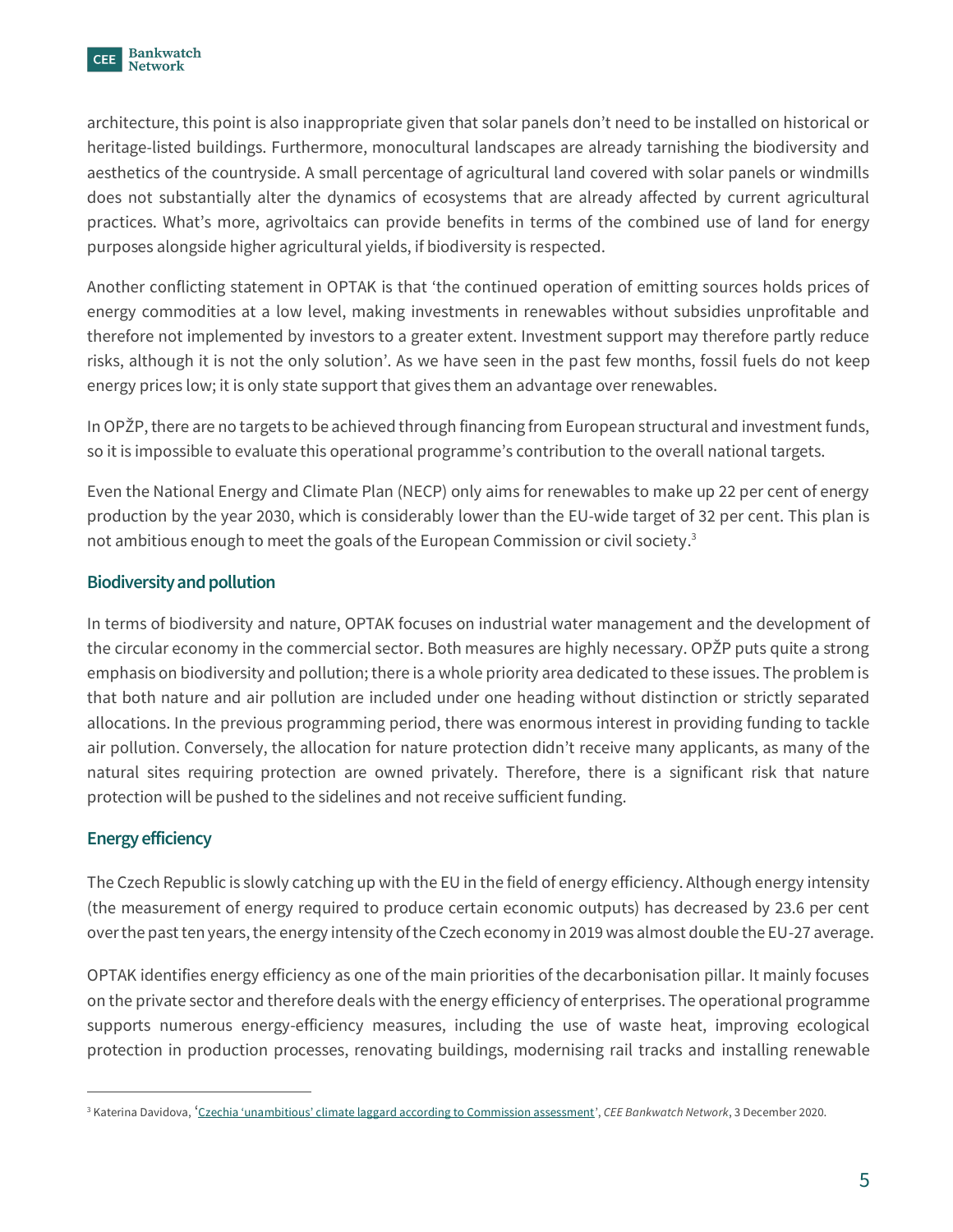

energy infrastructure. This complements other instruments such as the Modernisation Fund, which supports energy efficiency in large enterprises, or household-focused initiatives like the New Green Savings programme.

Energy efficiency is highlighted as an important issue in OPŽP; there is a whole priority objective devoted to this topic. The operational programme aims to comply with the Czech Republic's end-use energy-savings commitments and thus contribute to meeting the EU's 2030 targets. The plan mentions the Czech Republic's indicative milestones for optimal heat consumption (426 megajoules (MJ) / m<sup>2</sup>/ year for 2030, 368 MJ/m<sup>2</sup>/year for 2040 and 325 MJ/m<sup>2</sup>/year for 2050). These are in line with the European Commission's analysis of the national long-term renovation strategies.<sup>4</sup> However, the plan fails to be substantially more specific, as it does not establish measurable targets for energy-efficiency investments in terms of either finance or results. The distribution of funding in OPŽP must be coordinated with OPTAK and other financial instruments – namely the Recovery and Resilience Facility (RRF) and the Modernisation Fund – and must allow for a substantial increase of the renovation rate.

### **Biomass**

Biomass has a role in the future only if strict sustainability criteria are applied to its use.

OPTAK will support biomass, but only as one of many sources for electricity and heat provision. Only the cogeneration of power from biomass is supported. Biomass can be used primarily to generate peak electricity and meet heat supply requirements (i.e. water heating) outside the heating season. It certainly provides a better alternative than using fossil fuels as a primary source for generating electricity.

OPŽP will support measures to reduce the energy consumption of public buildings and public infrastructure. For public buildings, the operational programme will support the acquisition of photovoltaic and solar thermal systems, heat pumps and biomass boilers. Biomass boilers in public buildings must reduce greenhouse gas emissions by at least 80 per cent. For households, there is support for heat pumps and biomass, storage tanks, and pellet heaters. Supported heat sources must comply with eco-design requirements in accordance with the European Commission regulation on eco-design requirements for energy-related products. 5

A total of EUR 268.3 million is set aside for this specific objective; out of that amount, EUR 135 million will be directed towards biomass, making it the biggest individual recipient of funding for this objective. In theory, gas fits the exemption criteria of article 7 of the ERDF/CF regulation,<sup>6</sup> as it is used to replace coal-based heating systems. The total amount allocated for this intervention is the second-most after biomass – EUR 52.7 million – while the allocation is EUR 40.1 million for solar energy and EUR 34.6 million for other renewable energy sources (including geothermal energy). To meet the goals for 2050, these allocations should be much higher than the plan proposes.

<sup>4</sup> European Commission, [Commission staff working document: Analysis of the national long-term renovation strategies,](https://energy.ec.europa.eu/system/files/2021-12/swd-on-national-long-term-renovation-strategies.pdf) *European Commission*, 6 December 2021.

<sup>5</sup> European Commission[, Commission Regulation \(EU\) 2016/2281,](https://eur-lex.europa.eu/legal-content/EN/ALL/?uri=CELEX%3A32016R2281) *EUR-Lex*, 30 November 2016.

<sup>6</sup> European Parliament and the Council of the European Union[, Regulation \(EU\) 2021/1060 of the European Parliament and of the Council,](https://eur-lex.europa.eu/legal-content/EN/TXT/?uri=CELEX%3A32021R1060) *EUR-Lex*, 30 June 2021.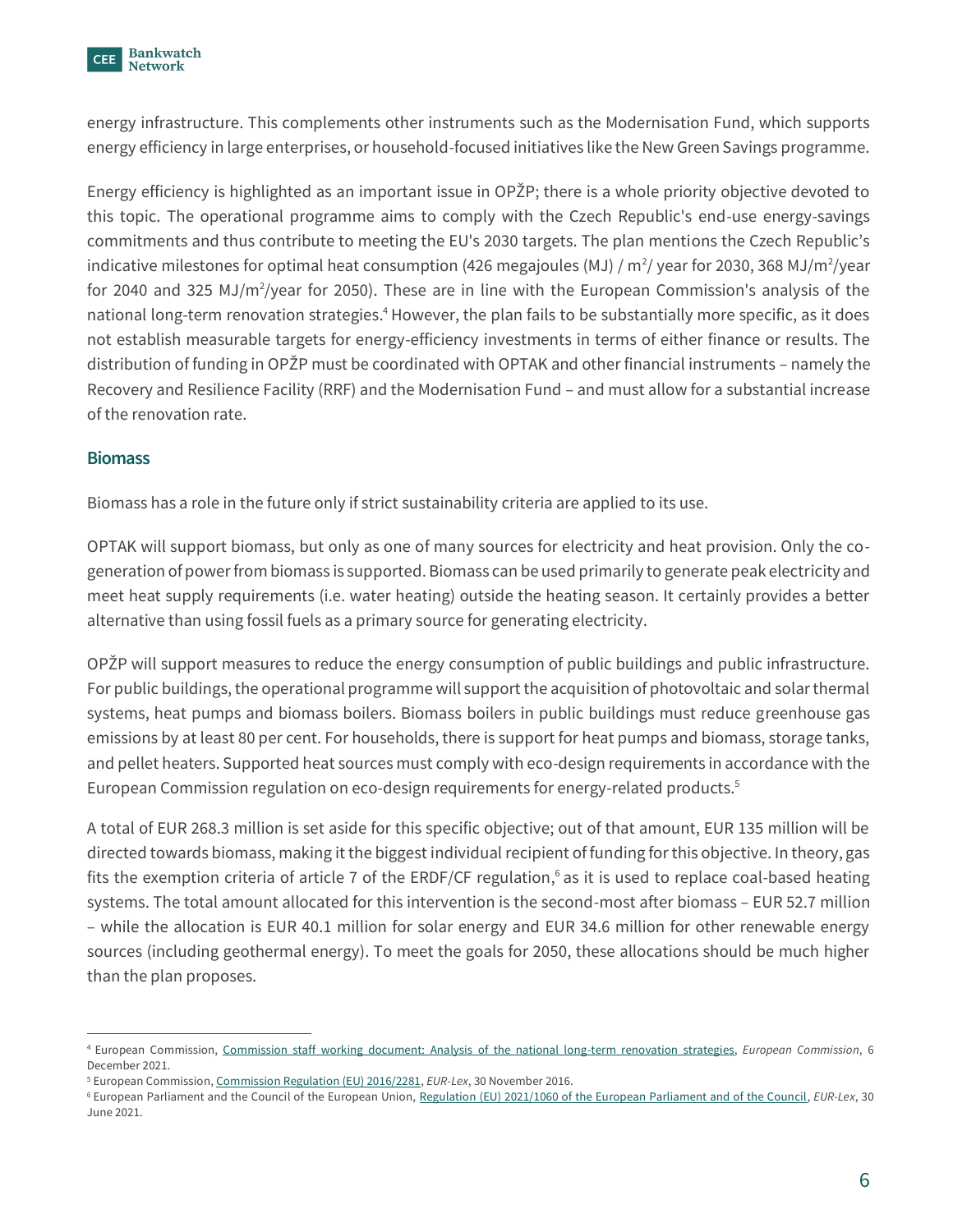

Therefore, OPŽP puts a large emphasis on solid biomass combustion in district heating to increase the share of renewable energy, neglecting the potential of other sources such as wind and solar energy. The use of biomass to generate energy may contribute to a further loss of organic matter in soil and its degradation. It may also increase demand for energy crops, including crops that cause soil erosion and those requiring large quantities of fertilisers and pesticides, as concluded in the strategic environmental assessment (SEA). The issue of soil degradation is not reflected as a priority in the operational programme, which is very problematic. There needs to be a legislative change favouring the use of agricultural land for agrivoltaics instead of energy crops.

## **Energy communities**

OPTAK mentions energy communities in objective 4.3: Development of intelligent energy systems, networks and storage outside the TEN-E, which targets the installation of smart components, among other things. The plan says it will support activities that aim to help communities optimise their generation of renewable energy and balance and manage power flows.

Unlike OPTAK, OPŽP does not dedicate a specific section to energy communities, nor is there even any mention of energy communities as such. The Czech Republic is lagging behind in the development of energy communities, partly because national legislation in this area is still missing. The legislation on community electricity generation will be based mainly on the requirements of the European directive on the internal market in electricity, which regulates citizens' energy communities, and the directive on the promotion of the use of energy from renewable sources, which introduces the concept of renewable energy communities.

The Modernisation Fund also includes support for community energy projects; it devotes 1.5 per cent of its funds to 'energy communities'. On top of that, these communities can apply for subsidies for renewable energy sources under programmes 1 (HEAT) and 2 (RES+). At the time of writing, there were no open calls in this field.

#### **Gas**

Fossil gas will not be financed under OPTAK; this operational programme's focus is mainly on renewable/lowcarbon gases. In this case, that means focusing mainly on hydrogen (from renewable energy sources) and other fuels such as synthetic methane or biogas.

OPTAK will finance mainly new technologies that allow for sector coupling, such as power-to-gas. Although we know that hydrogen will be crucial during the ongoing energy transition, its role is only secondary to direct electrification. Based on findings from an Agora Energiewende study,<sup>7</sup> we know that its use should be limited only to 'no-regret' applications.

On top of that, infrastructure should be anchored around industrial and power clusters where there is a demand for it. Any new infrastructure projects for hydrogen should reflect these realities. Electrification can comfortably and more effectively serve the needs of the end-user. The over-development of hydrogen technologies can

<sup>7</sup> Gniewomir Flis[, 12 insights on hydrogen,](https://static.agora-energiewende.de/fileadmin/Projekte/2021/2021_11_H2_Insights/2021-11-18_Slides_Agora_12_insights_on_hydrogen.pdf) *Agora Energiewende*, 18 November 2021.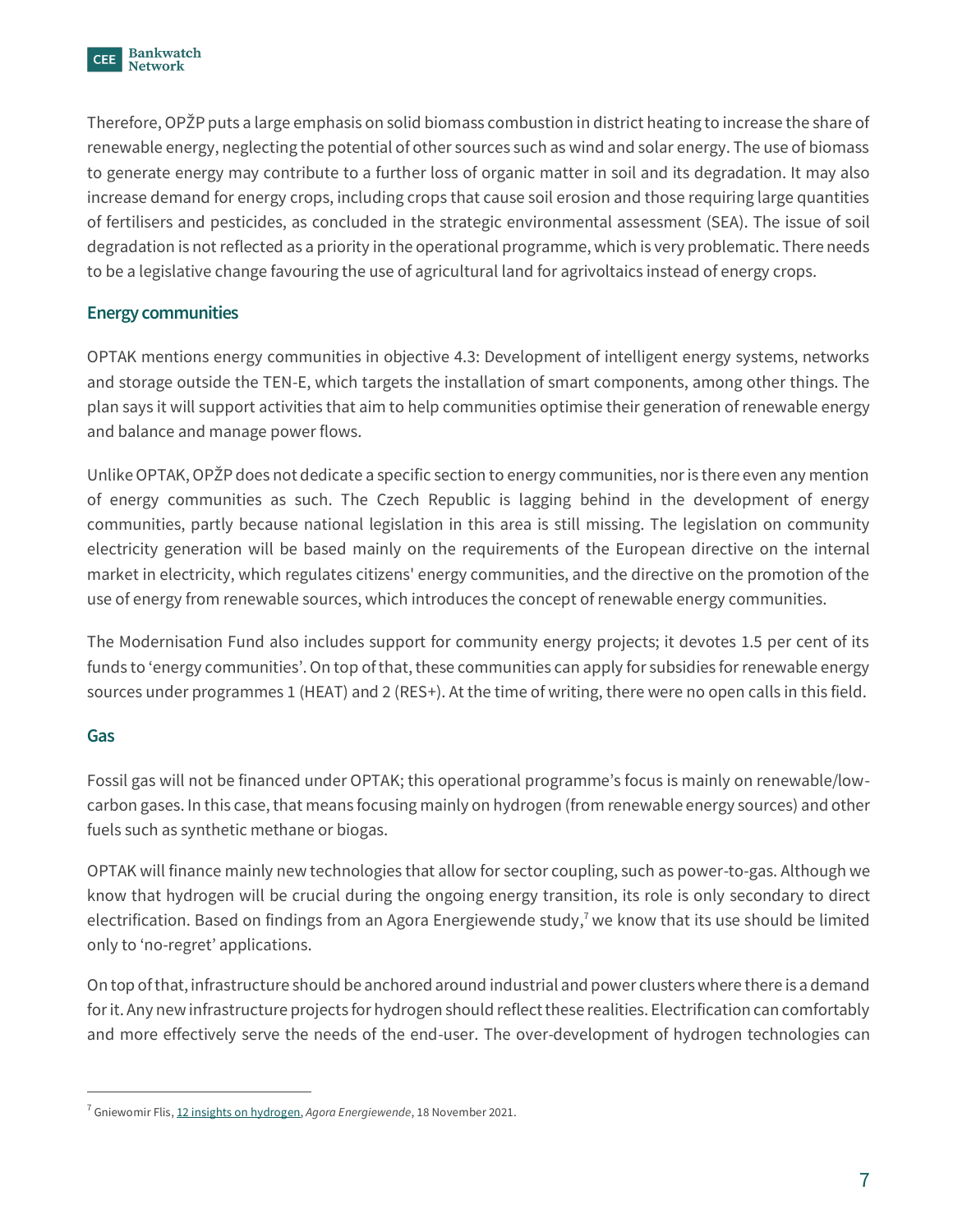

hamper the intelligently planned distribution of these technologies around territories where they are most needed.

Both OPŽP and the Czech recovery plan address the issue of district heating, acknowledging that it has a significantly negative impact on climate change and the environment. Unfortunately, as an alternative to coal, they both promote switching to a non-solid form of fossil fuel: gas. The ČEZ energy conglomerate has released plans for the Mělník heating plant, which supplies Prague with heat. ČEZ predicts that the price of fossil gas will plummet in the next three years to pre-pandemic levels. Although we do not know where these numbers come from, their projection clearly signifies that there is an overreliance on this fuel, whose price will more likely continue to be volatile but increase on the whole. The district heating sector must acknowledge this reality and start looking for solutions based on renewable energy sources. The operational programme does express general support for the acquisition of heat pumps, but because it also endorses biomass and fossil gas, there is a risk that the overall impact of any heat pumps implemented will be annulled.

In the wake of the war in Ukraine and in the context of discussions about dependency on Russian fossil fuels, the Ministry of Environment decided to increase its support for heat pumps at the expense of support for gas boilers (excluded from financing by the end of April 2022). This occurred within a designated boiler subsidies programme targeting low-income households at risk of energy poverty. The ministry specified that it has allocated more than EUR 205 million for this programme from OPŽP.<sup>8</sup>

Our analysis was based on the official programming documents that were approved by the government in autumn 2021 and sent to the European Commission before the end of the year. The Russian invasion of Ukraine was a catalyst for change. The pre-war discourse in the Czech Republic was pro-gas, and this fossil fuel was very much part of the programming documents. There remains a risk that gas investments might still be included in the future, and we should be wary of that.

## **Recommendations**

Our recommendations are based on the European Commission's methodology, as well as inputs we gathered throughout the development phase of the programming documents.

The European Commission's assessment of climate spending is based on the OECD's Rio markers for climate, where a coefficient of 100 per cent is awarded to activities that make a significant contribution to climate targets, 40 per cent for moderate contributions and 0 per cent for activities with zero or negligible positive impact. These coefficients are assigned to each intervention to reflect the overall climate contribution of each individual operational programme. We have found several issues with the operational programmes analysed in this report, so we are suggesting a few modifications.

Biomass is heavily promoted in the operational programmes, but this particular activity has a climate coefficient of 40 per cent according to code 049 in the EU regulation. <sup>9</sup> We suggest changing the total allocation

<sup>&</sup>lt;sup>8</sup> Ministry of the Environment of the Czech Republic, ['O 50 tisíc vyšší podpora pro tepelná čerpadla a omezení plynových kotlů. Sázíme na obn](https://www.mzp.cz/cz/news_20220329-O-50-tisic-vyssi-podpora-pro-tepelna-cerpadla-a-omezeni-plynovych-kotlu-Sazime-na-obnovitelne-zdroje)ovitelné [zdroje. Díky změnám v kotlíkových dotacích budeme nezávislejší na ruském plynu'](https://www.mzp.cz/cz/news_20220329-O-50-tisic-vyssi-podpora-pro-tepelna-cerpadla-a-omezeni-plynovych-kotlu-Sazime-na-obnovitelne-zdroje), Ministry of the Environment of the Czech Republic, 29 March 2022. <sup>9</sup> European Parliament and the Council of the European Union[, Regulation \(EU\) 2021/1060 of the European Parliament and of the Council.](https://eur-lex.europa.eu/legal-content/EN/TXT/?uri=CELEX%3A32021R1060)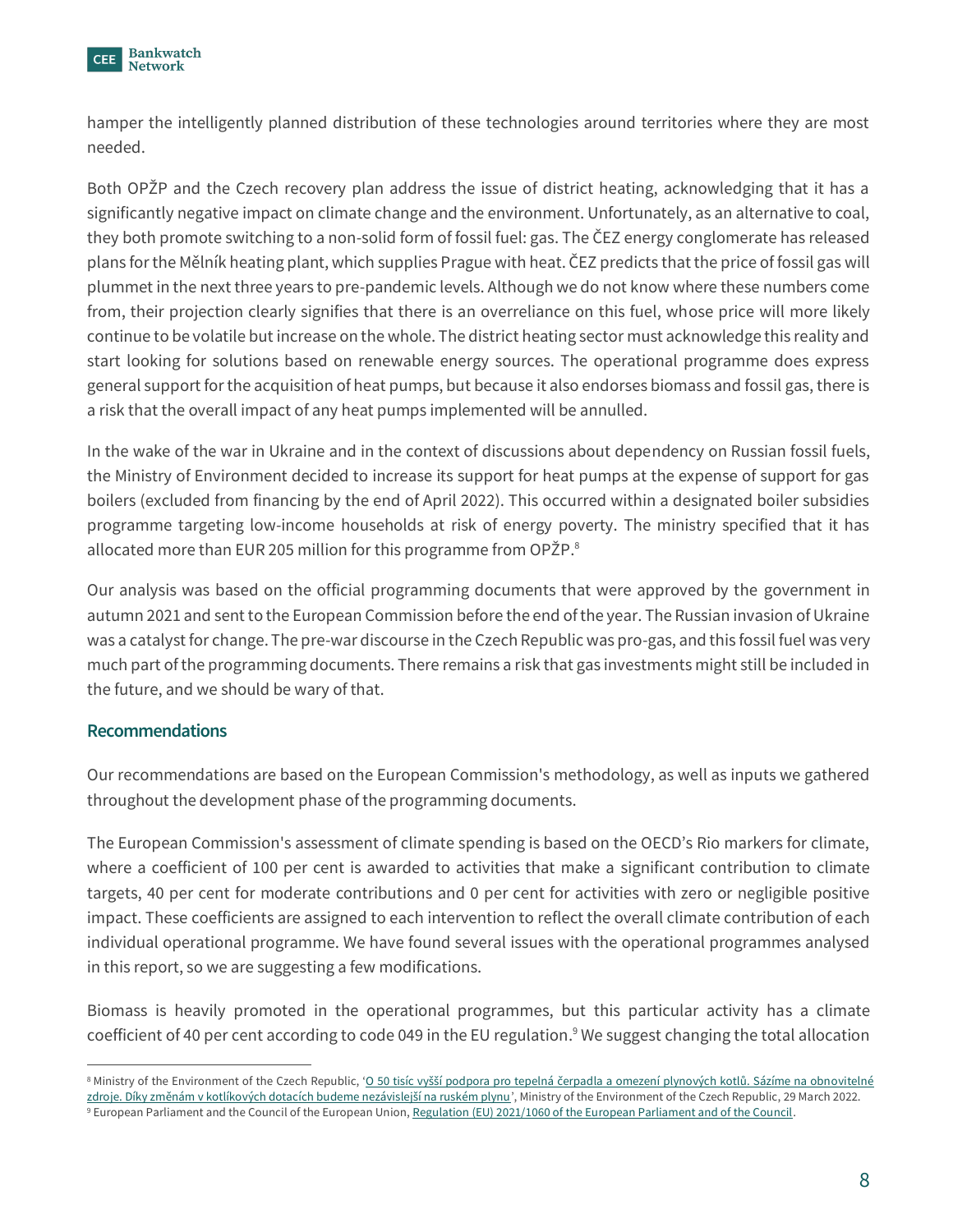

to the field of intervention entitled 'biomass with high greenhouse [gas emissions] savings', which has a 100 per cent climate coefficient (code 050). That would amount to EUR 38.4 million in the case of OPTAK and EUR 153.8 million in the case of OPŽP. Stronger emphasis must be put on measures to protect biodiversity, which is endangered by increased reliance on biomass as an energy source.

Only EUR 12.8 million is allocated to supporting wind energy in OPTAK and there is no expected allocation whatsoever for wind energy in OPŽP, which is highly problematic. A study by the Institute of Atmospheric Physics of the Czech Academy of Sciences estimates that wind power plants could generate up to 18.8 terawatthours (TWh) of electricity in the Czech Republic by 2040, which would correspond to covering about 28 per cent of the country's consumption in 2019.<sup>10</sup> There is clearly potential for the development of these plants, and the overall allocation should therefore reflect that.

Code 052 corresponds to the intervention field entitled 'other renewable energy' (including geothermal energy) and has a 100 per cent climate coefficient. In OPTAK, for the policy objective '4.3 Development of smart energy grids and storage', almost EUR 59 million is allocated<sup>11</sup> to this intervention field. However, based on our communication with the Ministry of Industry and Trade, we discovered that the majority of this allocation will support the development of gas infrastructure, for example the construction of power-to-gas equipment or the connection of equipment for the production of hydrogen, biomethane and synthetic methane to the gas system. These should have strict provisions on applicability (e.g. renewables-based hydrogen used only in sectors where the use of electricity is severely obstructed and located around industrial clusters where heat must be generated to high temperatures). Hydrogen should not be considered a viable replacement of fossil gas across the economy.

No blending of hydrogen and other gases should be supported as a climate-friendly solution. Fossil fuels of every type must be fully excluded from European funds to avoid the risk of stranded assets and to fully realise the potential of renewable energy sources. Where renewables-based hydrogen is supported, the focus must be on no-regret applications such as the production of steel, ammonia and chemicals.

Renewable energy targets should be set in both the partnership agreement and respective operational programmes. For the heating and cooling sector, a reduction in projected values for biomass heat consumption in large heating plants and power plants is desirable. More heat should be produced from other renewable sources such as heat pumps, solar energy and geothermal energy. More pressure must be placed on the government to support these renewable energy sources.

The development of energy communities must be mainstreamed and its enactment into national legislation sped up. This has been promised for many years, but the requisite legislation still does not exist. The potential for using this instrument to tackle energy poverty is vast, and until this form of collective prosumerism is legally recognised, no financial redistribution such as the Social Climate Fund can fully solve the problem of rising

<sup>10</sup> David Hanslian, *[Aktualizace potenciálu větrné energie v České republice z perspektivy roku 2020](https://www.ufa.cas.cz/DATA/vetrna-energie/Potencial_vetrne_energie_2020.pdf)*, Ústav fyziky atmosféry AV ČR, 2020.

 $11$  According to table 4 in chapter 2.1.4.3.3., EUR 58 748 586 is allocated to area SC4.3. code 052.